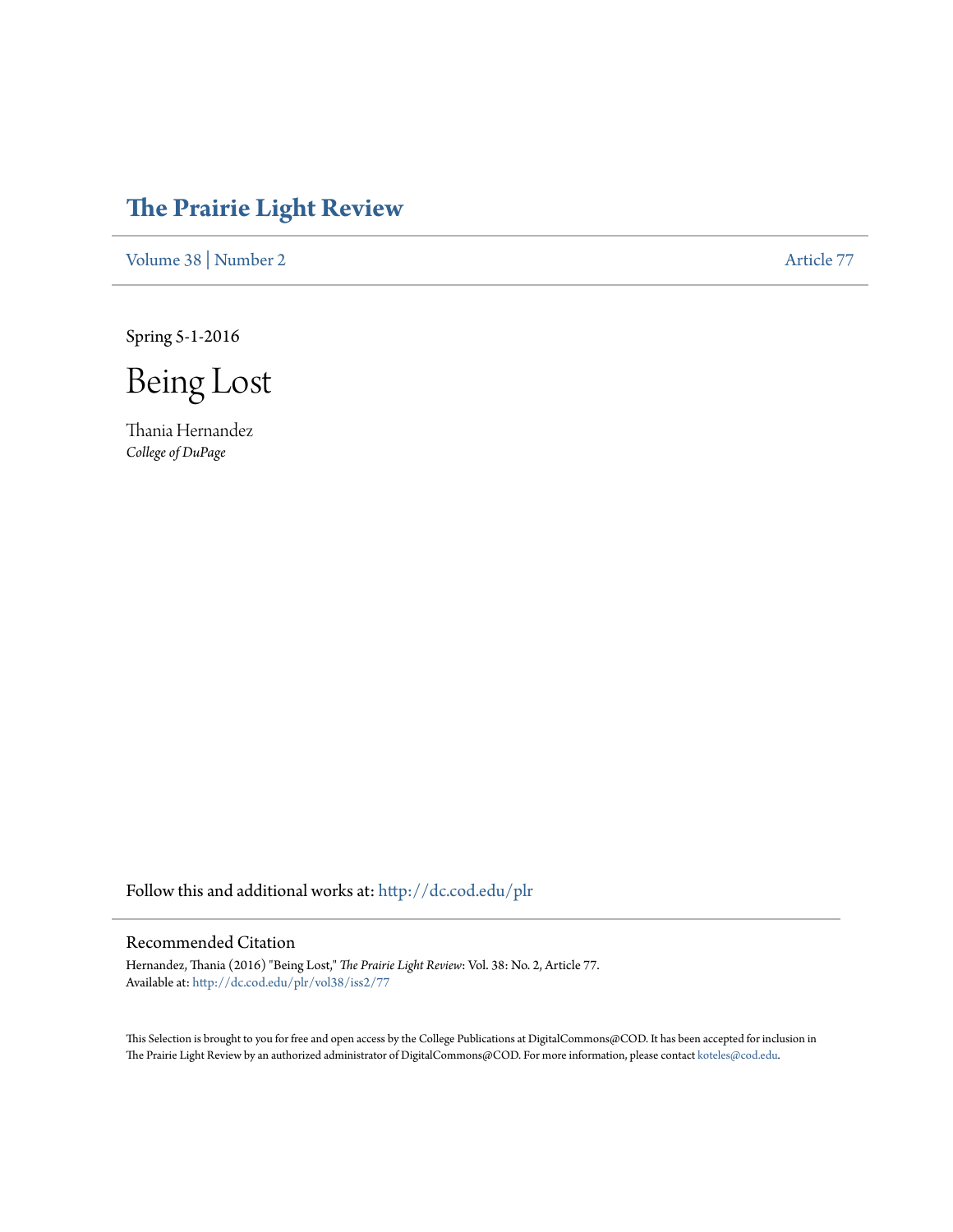## Being Lost *Thania Hernandez*

 As a child, my mother told me that if I always listened to those in charge, I could avoid getting lost.

 As far as I knew back then, this made sense. When we were still living with my grandparents, I knew that if I finished all my meals, remained polite towards everyone, and went to bed on time, Mom and I could spend time together in the evenings, reading books or watching my favorite cartoons after she'd spent long hours at work.

 However, if I did not follow these orders, my evenings were spent alone. I would have to keep the lights off, remain under my thick purple bed sheets, and listen to all those loud, violent words which passed off as conversation between Mom and my grandparents. I could always hear Mom telling them not to take out all their anger at her towards me, because I was just a child and kids always tended to act up. Then my grandparents accused her of already passing on her rebellious ways to me, saying that I was acting exactly as she did when she was my age. If they weren't there to properly discipline me, then my future was sure to be like hers: a deadbeat woman with no husband to bring up her child.

 As a young child, having to listen to all that while alone in the darkness was what it meant to be lost. We didn't go out to malls very often due to our lack of money, so there wasn't much chance of getting left behind due to staring at some Barbie doll I wanted to take home in the toy store. Mom also tended to avoid taking me to parks, probably because of all the happy parents and children whom you found on every corner, so staying behind due to refusing to say goodbye to playmates was very unlikely. Instead, getting lost was not knowing when Mom would get away from that ferocious arguing, and wondering if doing something differently, like finishing up all my dinner, not talking back, or even picking up the only toy I left on the living room floor, would have kept her out of trouble.

 Then, at the age of seven, Mom thought she found the answer to our problems. She'd met a man around her age named Bill at work, who started taking her out to eat and giving her small presents at random times. After this had been going on for several months, he invited Mom to come live with him in his new apartment. As far as Mom knew at the time, this man was going to save us from all the years of pain we'd experienced with her parents.

 We left my grandparents' house with four boxes full of belongings and only a note of farewell to explain our departure. Mom knew what they would say if she told them, and she didn't want to go through with that ever again. After a fifteen minute drive, I met Bill for the first time as he stood around the entry of the elegant cream-colored apartment building which was to be our new home. Looking tall and muscular as he escorted Mom out of the car, he smiled at me and said,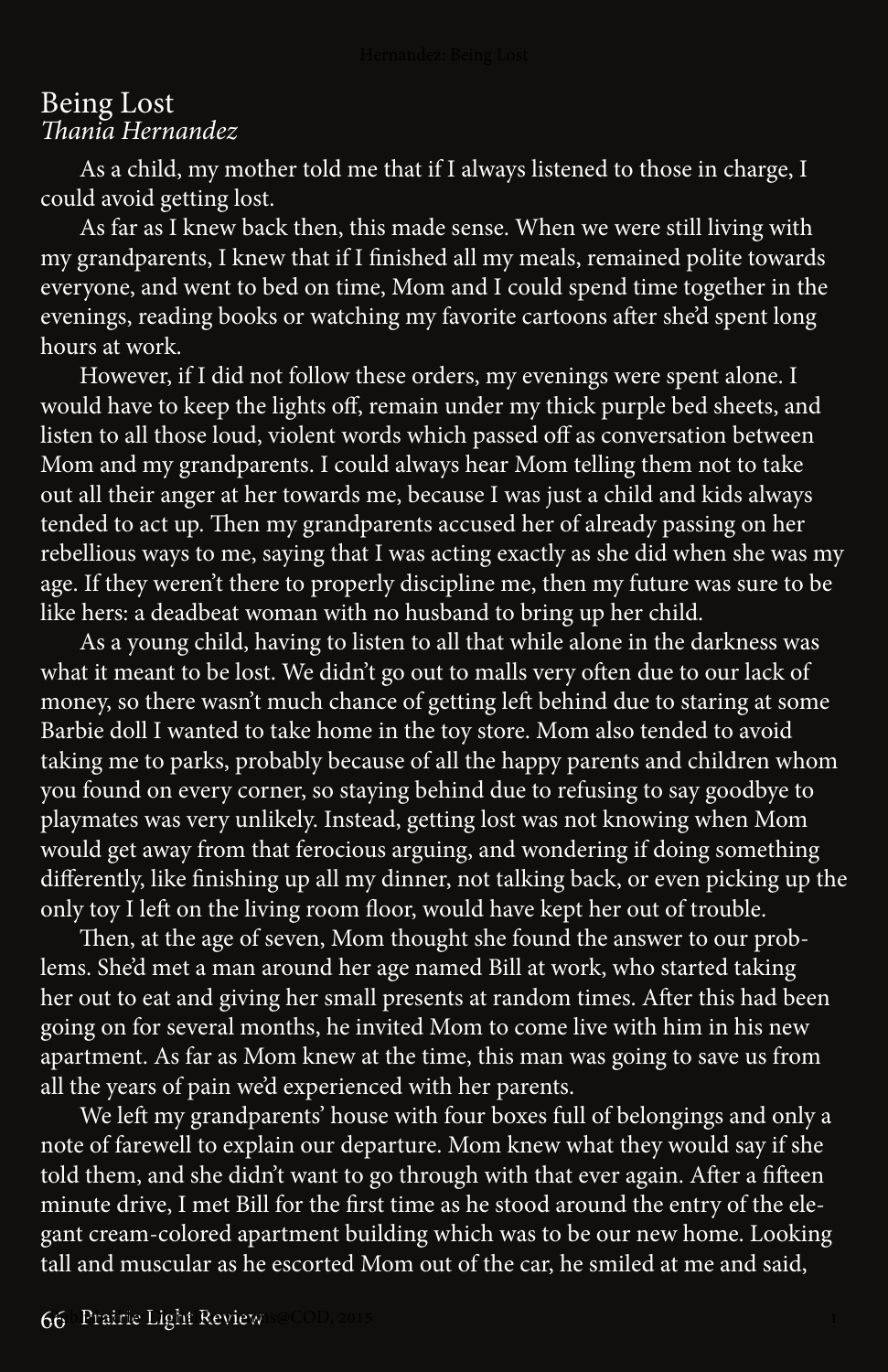"Welcome to your new home, Mia. I'm sure you're going to love it here." However, he offered no such words to Mom, which might have been the first sign that something wasn't right. But at the time, I just smiled and said, "I sure will."

 For a while, everything seemed okay. Mom and Bill appeared to be getting along, often talking for hours in the living room or going out to restaurants and movies during the weekends. Trips to the mall and the park became more common, and whenever I wanted something, they made sure I was able to get it. I started making a lot of friends in school, while also getting Mom to sign me up for choir and dance classes after school. Within time, I was spending as much time on playdates and after school activities as I was in my own home.

 However, as the months went by, something changed. Mom and Bill started growing apart, remaining silent when I was around and avoiding each other's company whenever possible. Sometimes, Bill would give Mom an icy stare, and Mom would respond by glancing fearfully back, but would then walk off as if nothing had happened. If these tensions went on while I was at home, Mom would say, "Mia, would you like to play outside for a while?" and since I still went by those old rules, I always obeyed. Upon returning, I'd always find Mom wearing long-sleeved, black clothing, even if the apartment was heating up, and she'd tell me that Bill was going to spend the night with friends.

 If I had been older, I might have suspected that something was going wrong. However, because I never heard anymore shouting while I was in bed, or witnessed someone being beaten, I thought any problems they had amongst themselves were under control, just as it was with many of my friends' parents. Also, Bill was never harsh towards me, so I took that as another sign that all was going well for us.

It would take me two years to discover how wrong I was.

 One day, Mom appeared home from work at six. As usual, she was wearing a dark sweater despite it being the first warm day of the year. "Get ready, Mia," she called out. "We're going out for a walk."

 "All right, Mom," I responded, putting my homework aside to come with her. For a while, we just walked around the neighborhood, watching kids running around and laughing in their backyards, adults sitting in their balconies and calling out to spouses or children to come join them, and teenagers gathered together in large groups, discussing plans for prom night and summer vacation. It seemed as if everyone was happy that night, with us two being the only somber people within sight.

 After a couple of minutes, Mom got a hold of my hand and asked, "Mia, do you know why I told you it's so important to listen back when you were little?"

 "Because by listening to the things people wanted me to do, you knew that I could make things easier for the both of us. It meant less trouble for you, and we